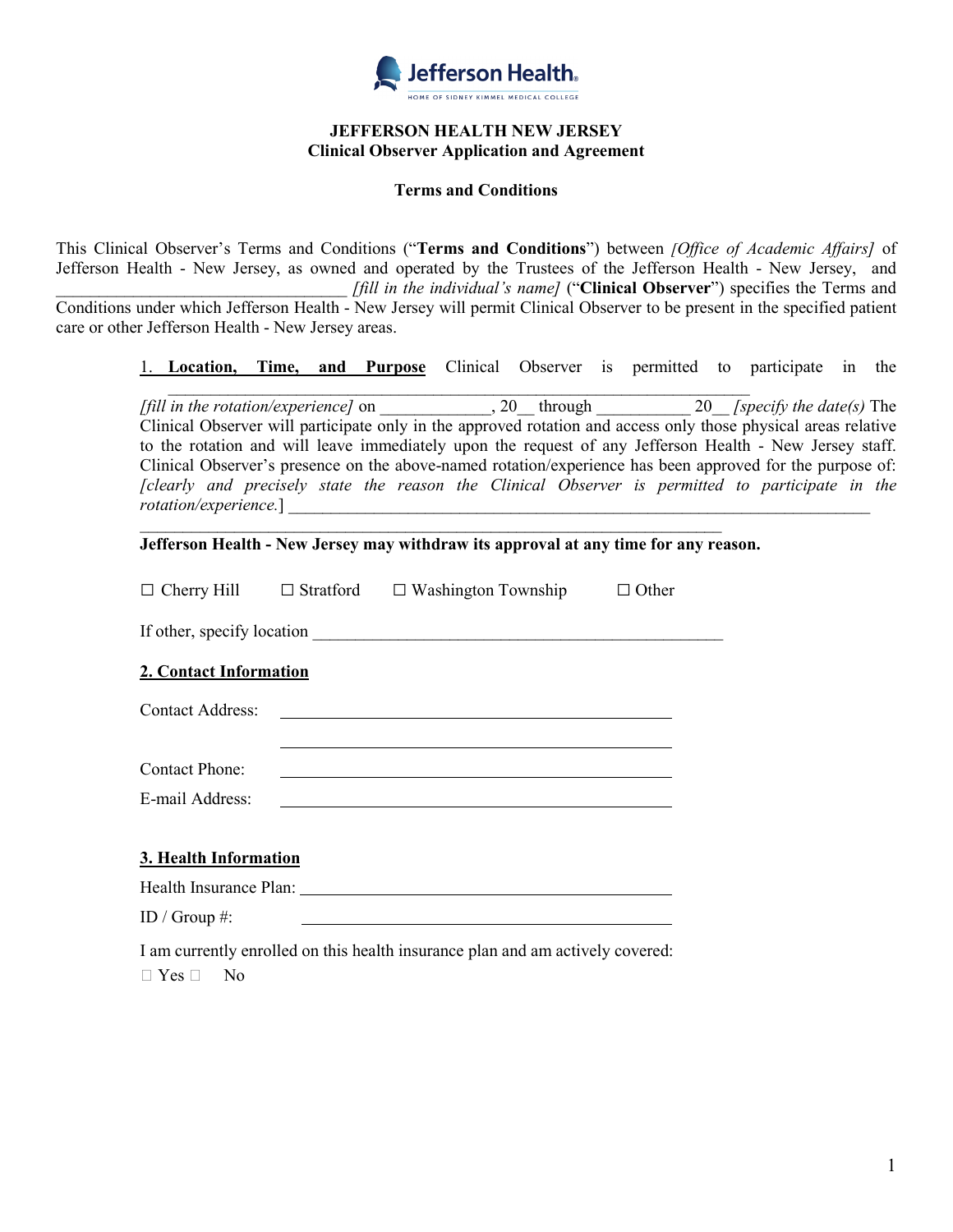

**4. Confidentiality.** Clinical Observer will have access to patient information and Jefferson Health - New Jersey information of a confidential and/or proprietary nature, including, but not limited to, patient medical information, patient demographic information, and information regarding Jefferson Health - New Jersey's provision of healthcare and practices ("Confidential Information"). Clinical Observer will (a) secure and protect the Confidential Information consistent with standards and laws applying to the security and protection of patient information, including, but not limited to, any such regulations under the Health Insurance Portability and Accountability Act of 1996, and any applicable state privacy and security legislation or regulations, (b) will not use the Confidential Information except to achieve the Purpose under these Terms and Conditions, and (c) will not disclose the Confidential Information except to those individuals providing medical care to the patient. This restriction will not apply to Confidential Information the Clinical Observer is required by law, regulation, rule, or court order of any governmental authority to disclose if Clinical Observer first notifies Jefferson Health - New Jersey as soon as possible, but in no event less than fifteen (15) days, prior to disclosure, and cooperates with Jefferson Health - New Jersey in any response to such required disclosure. In addition, Clinical Observer will immediately inform Jefferson Health - New Jersey of any disclosure of Confidential Information to anyone, whether or not permitted by this agreement or any other agreement between Clinical Observer and Jefferson Health - New Jersey. If Clinical Observer receives any Confidential Information, he or she will return it to Jefferson Health - New Jersey or destroy it the sooner of the end of the procedure or upon Jefferson Health - New Jersey's request.

#### **5. Representations and Warranties**

**a.** Clinical Observer represents and warrants that he/she is aware of Jefferson Health - New Jersey's safeguards against the introduction of infection and that he/she is not aware that he/she has any infectious disease. Clinical Observer represents and warrants that he/she will comply with all safeguards against infection and other hazards.

**b.** Clinical Observer represents and warrants that he/she will comply with Jefferson Health - New Jersey's rules, policies, and procedures including the Jefferson Health - New Jersey Policy on Clinical Observers at Jefferson Health - New Jersey.

**c.** Unless specifically approved through the Jefferson Health - New Jersey Office of Medical Affairs, Clinical Observer represents and warrants that he/she will not directly or indirectly physically touch patients, will in no way interfere with the provision of healthcare in Jefferson Health - New Jersey and, will not perform medical history and/or examinations, counseling (patients or patient's family or friends), assist in surgery or any other procedure, or otherwise interact with patients, either individually or in the presence of others.

**d.** Clinical Observer represents and warrants that he/she will not photograph, audiotape, videotape, or otherwise record any aspect of the surgical procedure or recovery unless expressly permitted pursuant to a Jefferson Health - New Jersey policy.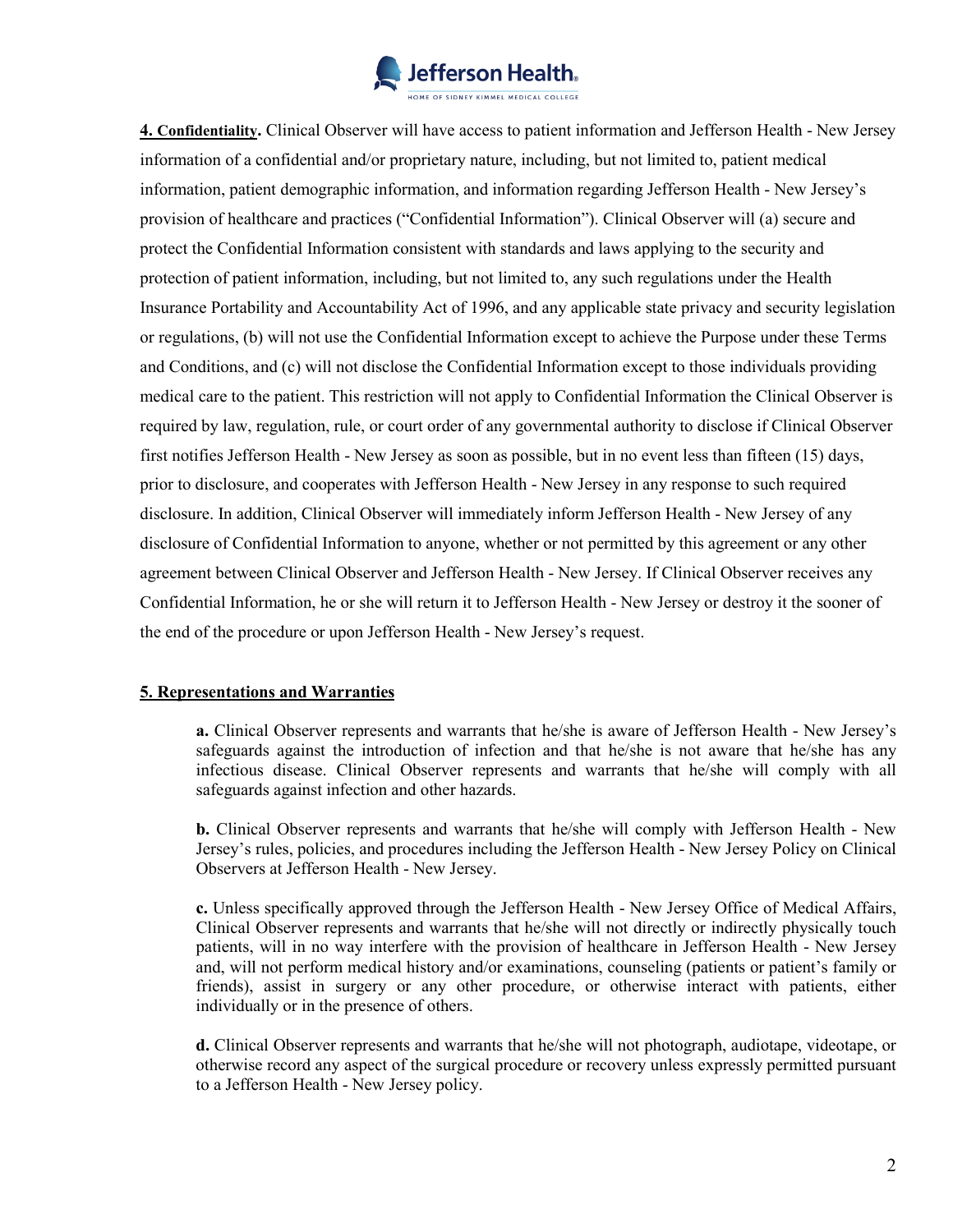

**e.** Clinical Observer represents and warrants that he/she will respect the privacy of all patients.

The parties consent to the terms of these Terms and Conditions.

6**. Restrictions** Observing is restricted from the following areas:

- a. Labor and Delivery
- b. Behavioral Health
- c. NICU
- d. Endoscopy Suite
- e. ICU (unless a student who is observing is enrolled in a formal medical training program and is shadowing under the terms of an affiliation agreement and at the discretion of the Kennedy University Hospital preceptor).
- f. Operating Room (individuals who want to shadow in the OR must successfully complete the process as outlined above AND interview with the Chief of Surgery and complete the OR orientation. No more than three individuals shall be approved for shadowing in the hospital OR's during the same time period.)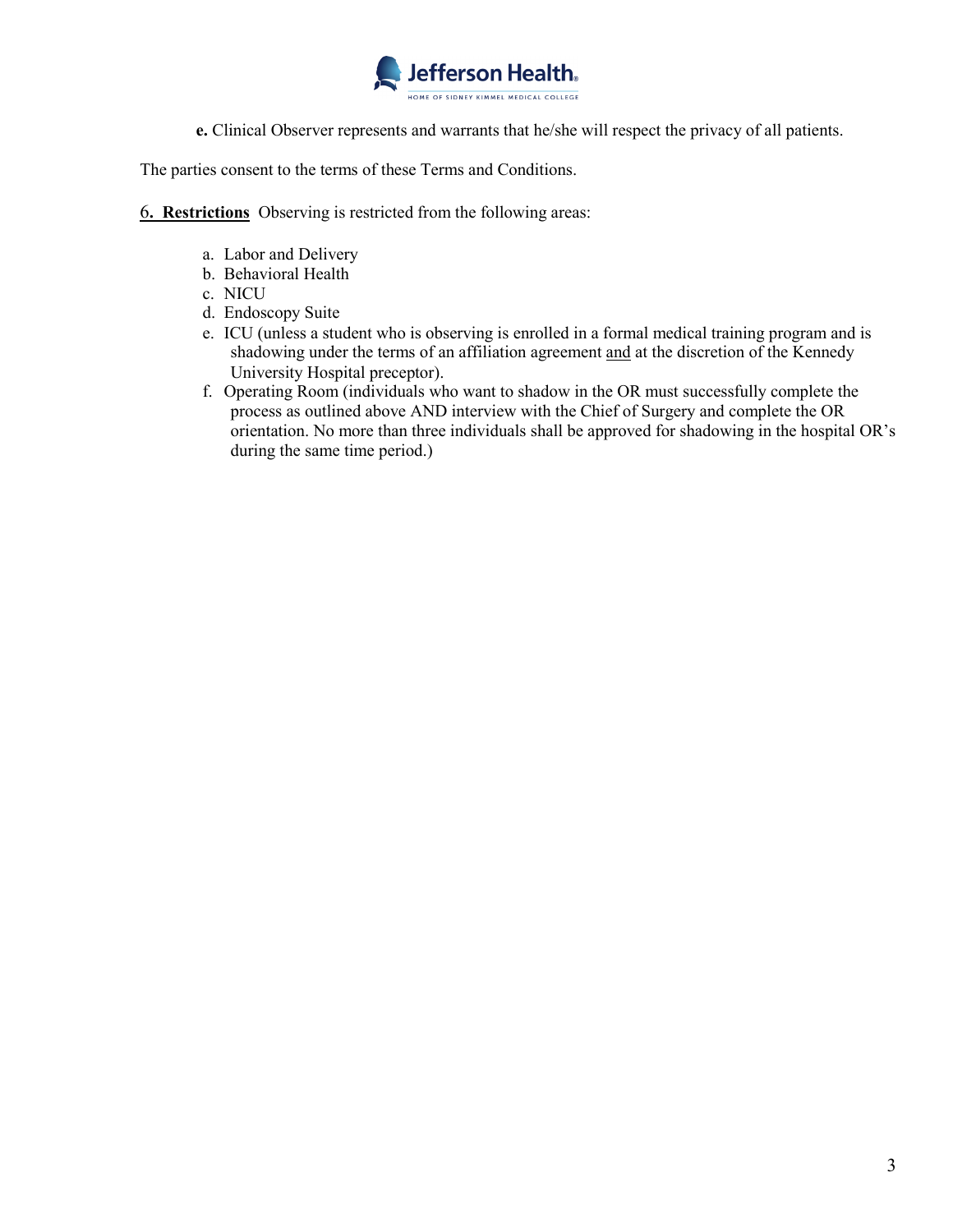

## STATEMENT OF AGREEMENT

I agree to conform to all hospital policies and procedures during the time I spend at Jefferson Health New Jersey Division. I agree to take direction from the designated program professional and his/her designees.

I understand that for my safety and the safety of the patients in this healthcare setting it is important for me to supply all required medical and background check documentation prior to starting the shadowing experience.

I understand that despite all reasonable safety precautions, healthcare environments present a risk of exposure to communicable diseases. I agree to abide by the Standard Precautions procedures and stated policies of Jefferson New Jersey.

I understand that emergency medical assistance is available if needed but that I am responsible for any related expenses and for my own health insurance.

I understand that the Health System has the right to terminate my shadowing at any time, and that I have no right to participate (touch patients, treat, etc.) in patience care. I understanding that the Health System is not providing insurance coverage for me, including professional liability or general liability insurance.

**In consideration for the opportunity to complete my experience at Jefferson Health New Jersey Division, I hereby release Jefferson Health New Jersey Division, its officers, director, trustees, Central Governing Board and members, employees, and agents from any claim, damage or liability related to my experience at Jefferson Health New Jersey Division.**

**Date: \_\_\_\_\_\_\_\_\_\_\_\_\_\_\_\_\_ Signature \_\_\_\_\_\_\_\_\_\_\_\_\_\_\_\_\_\_\_\_\_\_\_\_\_\_\_\_\_\_\_\_**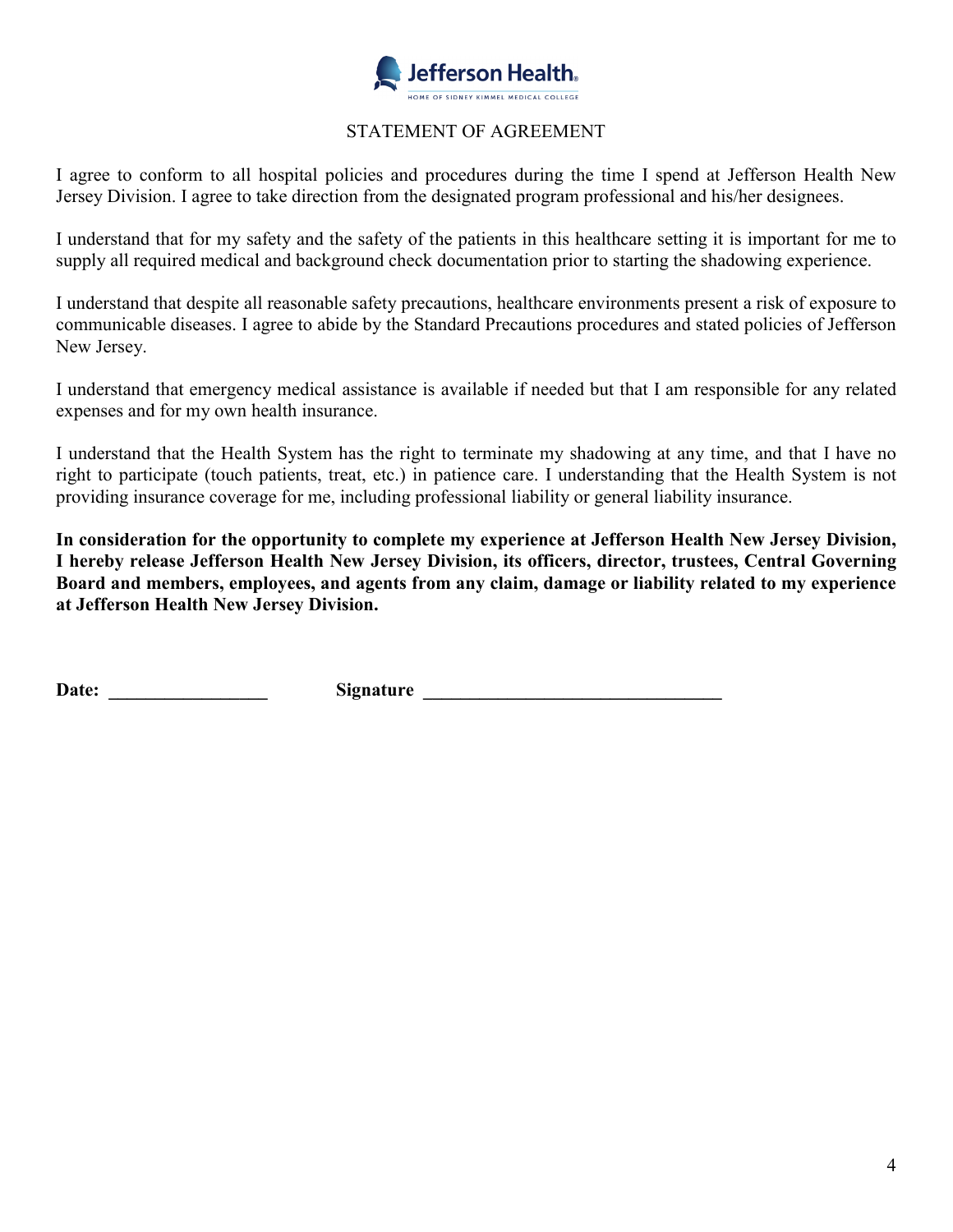

## General HIPAA Privacy Statement

I understand and agree that it is my responsibility to maintain confidentiality for all patients using services at Jefferson Health New Jersey. The Health Insurance Portability & Accountability Act (HIPAA) Privacy Rules ensure our patients' expectations that private health information remain confidential and that only employees and volunteers with a "**need to know**" access their information to get the job or assignment done. I understand that protecting the confidentiality of patient information includes protecting both the patient's personal identity and the patient's health related information.

I understand that any use, sale, barter, or disclosure of confidential patient information for purposes outside of the scope of my service at Jefferson Health New Jersey is prohibited, and that such disclosures may also be in violation of state of federal law. Violating confidentiality outside of the scope of my service may lead to loss of my shadowing opportunity and potential personal liability for civil or criminal penalties.

Print Name

Signature Date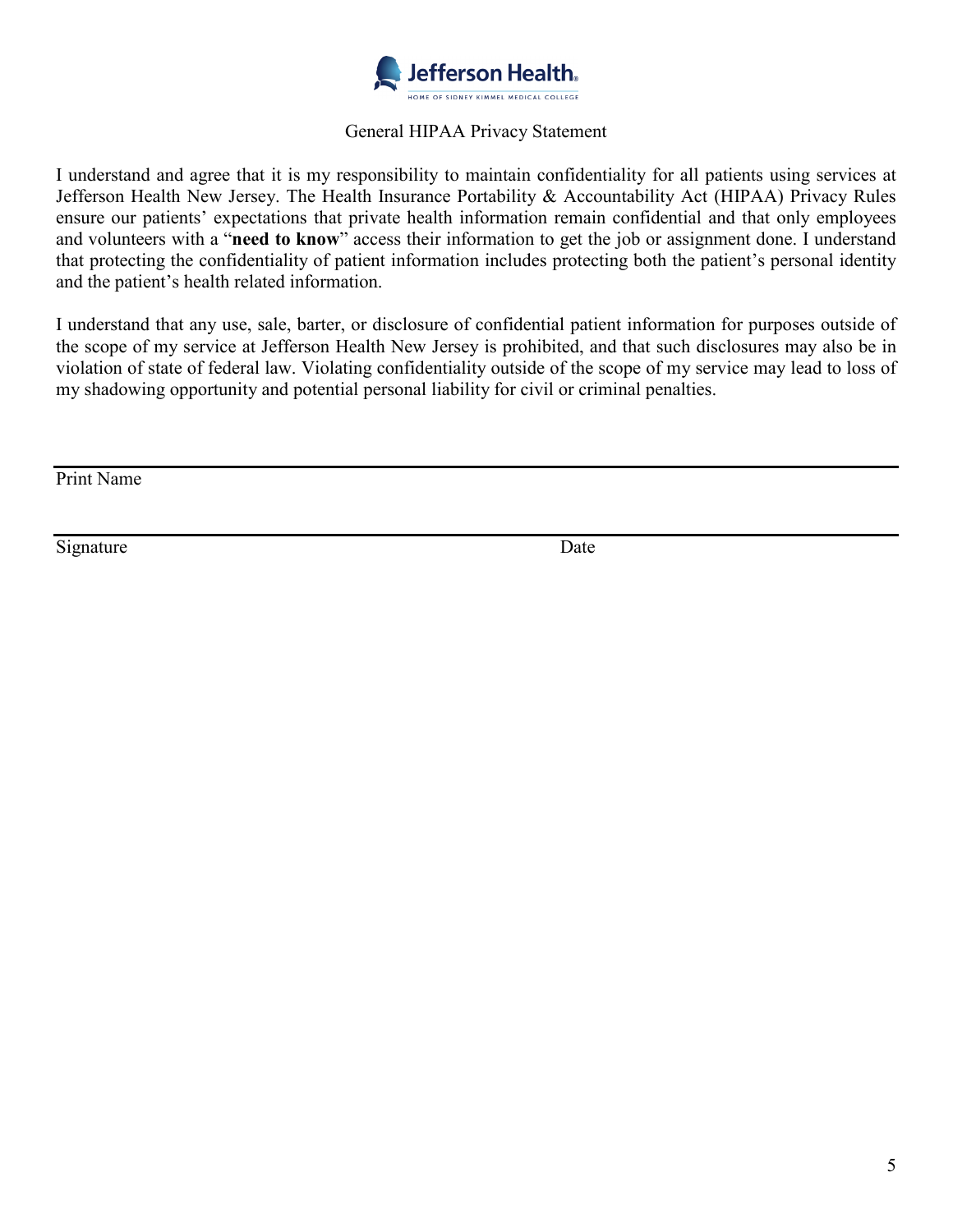

# Requirements Prior to Start Date

| <b>Completed Clinical Observer Agreement</b>                                                                        |                                                                   |  |  |  |  |  |  |
|---------------------------------------------------------------------------------------------------------------------|-------------------------------------------------------------------|--|--|--|--|--|--|
|                                                                                                                     | Confidentiality Agreement (Page 2, Section 5)                     |  |  |  |  |  |  |
| Copy of COVID19 Vaccination Card                                                                                    |                                                                   |  |  |  |  |  |  |
| Copy of Driver's License                                                                                            |                                                                   |  |  |  |  |  |  |
| Criminal Background Check                                                                                           |                                                                   |  |  |  |  |  |  |
| Official U.S. College Transcript or Verification of Current Enrollment in a U.S.<br><b>Higher Education Program</b> |                                                                   |  |  |  |  |  |  |
| Copy of N-95 Respirator Fit Testing Results                                                                         |                                                                   |  |  |  |  |  |  |
|                                                                                                                     | Flu Documentation (If rotation is between September and February) |  |  |  |  |  |  |
| Copy of Health Insurance Card                                                                                       |                                                                   |  |  |  |  |  |  |
| Proof of Liability Insurance (May be homeowners or rental insurance)                                                |                                                                   |  |  |  |  |  |  |
| Immunization Records Including negative TB Screen (To be read within 12-month<br>period)                            |                                                                   |  |  |  |  |  |  |
| <b>Clinical Observer</b>                                                                                            | <b>Supervising Physician (Observer must obtain)</b>               |  |  |  |  |  |  |
| (Print Clinical Observer's name)                                                                                    | (Print Supervising Physician's name)                              |  |  |  |  |  |  |
|                                                                                                                     | (Print Supervising Physician's title)                             |  |  |  |  |  |  |
| (Clinical Observer's Signature)                                                                                     | <b>Supervising Physician's Signature</b>                          |  |  |  |  |  |  |
|                                                                                                                     |                                                                   |  |  |  |  |  |  |